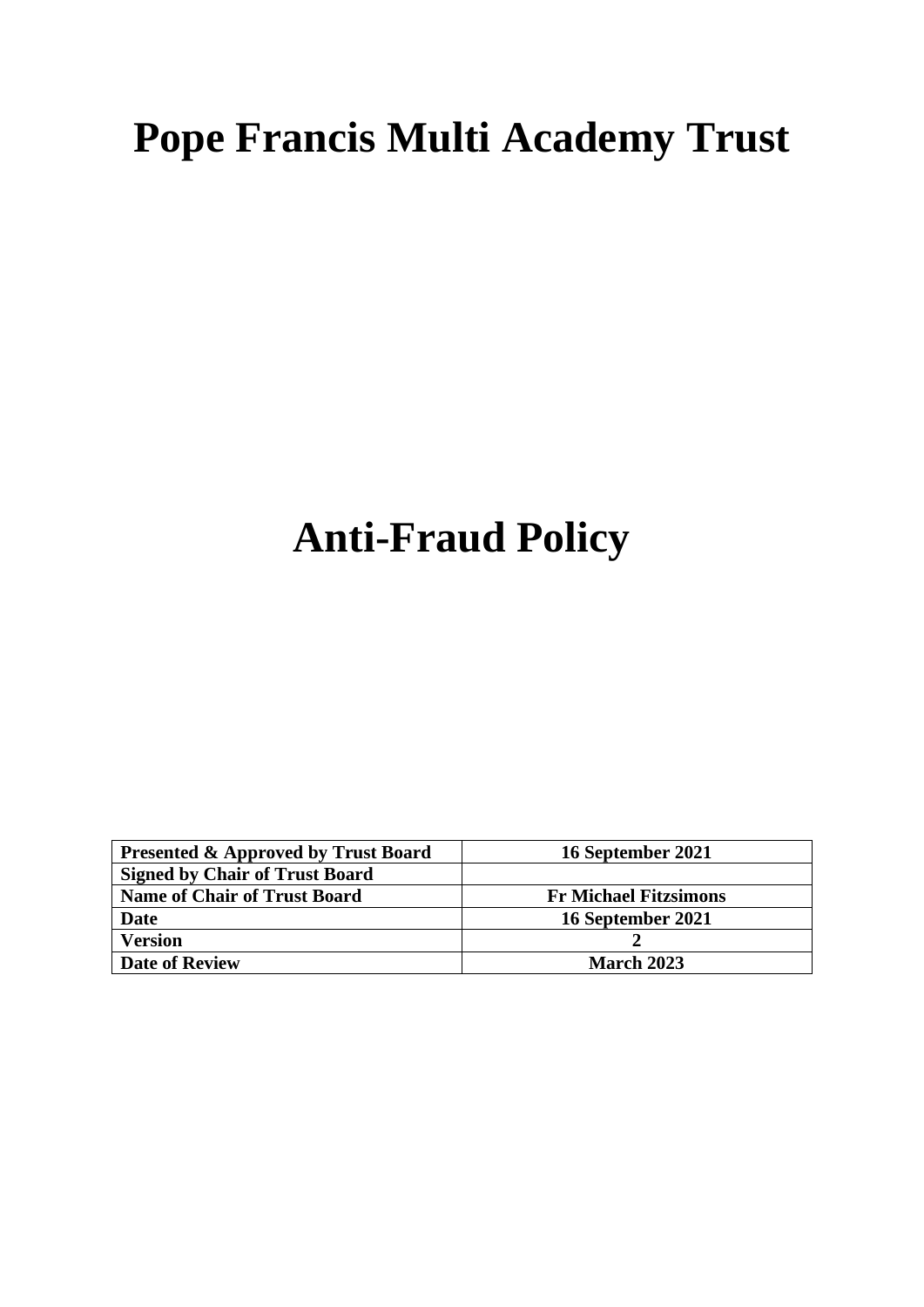## **Summary**

This policy defines the expected conduct of all trustees, governors, staff and volunteers engaged at the Trust, whether in paid or voluntary employment, in relation to deterring and/or detecting fraud and corruption, and whom it should be reported to.

It includes clear guidelines on what is acceptable in terms of gifts and hospitality and how these matters are declared.

#### **Introduction**

The Pope Francis Multi Academy Trust is committed to ensuring that it acts with integrity and has high standards of personal conduct.

Everyone involved with the Trust has a responsibility in respect of preventing and detecting fraud.

All staff, governors and trustees have a role to play.

The Trust also recognises the role of others in alerting them to areas where there is suspicion of fraud.

Recognising a potential fraud and being able to report it is just as important as the measures to prevent and detect.

It is the duty of all employees, governors and trustees at the Trust to take reasonable steps to limit the possibility of corrupt practices, and it is the responsibility of the Internal and External Auditors to review the adequacy of the measures taken by the Trust to test compliance and to draw attention to any weaknesses or omissions.

Any investigation carried out in relation to alleged irregularities is linked to the Trust's Disciplinary Policy.

## **Definitions:**

## *Fraud*

Fraud is a general term covering theft, deliberate misuse or misappropriation of assets or anything that leads to a financial advantage to the perpetrator or others upon whose behalf he or she acts, even if these "others" are in ignorance of the fraud.

Fraud is in fact intentional deceit and for this reason it cannot include negligence.

Fraud incorporates theft, larceny, embezzlement, fraudulent conversion, false pretences, forgery, corrupt practices and falsification of accounts.

## *Corruption*

The term 'corrupt practices' is defined for the purpose of this code as the offering, giving, soliciting or acceptance of an inducement or reward which may influence the actions taken by the Trust, its staff, governors or trustees.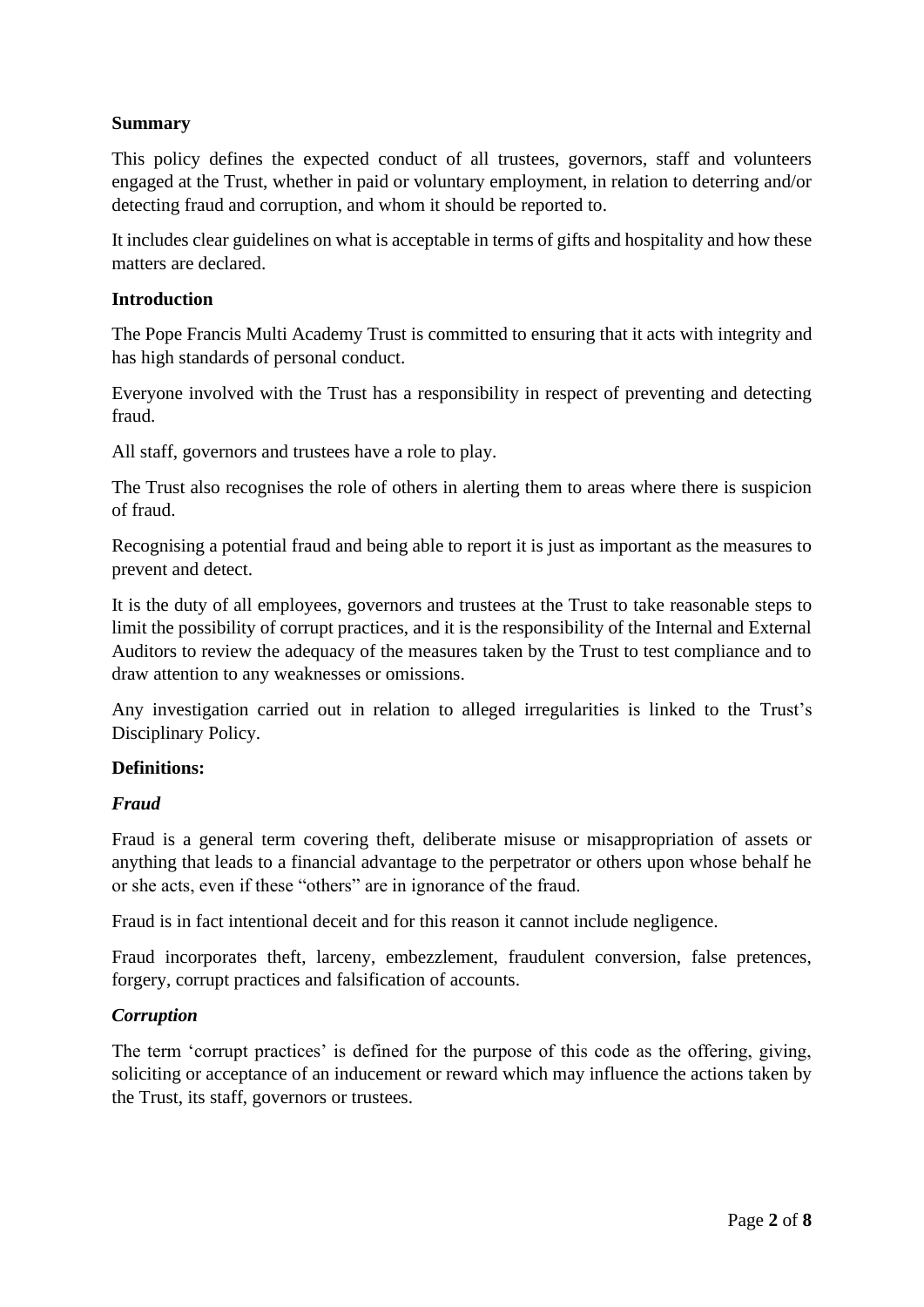## *Gifts and Hospitality*

Any gifts, rewards and benefits that are disproportionately generous or that could be seen as an inducement to affect a business decision should be declared. The acceptance of gifts and hospitality is a sensitive area where actions can easily be misconstrued. Therefore, employees' actions should be such that they would not be embarrassed to explain them to anyone.

Irregularities fall within the following broad categories, the first three of which are criminal offences:

- Theft the dishonest taking of property belonging to another person with the intention of depriving the owner permanently of its possession
- Fraud the intentional distortion of financial statements or other records by persons internal and external to the Trust, which is carried out to conceal the misappropriation of assets or otherwise for gain
- Bribery and corruption involves the offering or the acceptance of a reward, for performing an act, or for failing to perform an act, which leads to gain for the person offering the inducement
- Failure to observe, or breaches of, Scheme of Delegation and Financial Regulations, which in some circumstances can constitute an irregularity, with potentially significant financial consequences

Examples of what could constitute fraud and corruption are:

- theft of cash
- non-receipt of income
- substitution of personal cheques for cash
- travelling and subsistence claims for non-existent journeys/events
- travelling and subsistence claims inflated
- manipulating documentation to increase salaries/wages received, e.g. false overtime claims
- payment of invoices for goods received by an individual rather than the Trust
- failure to observe, or breaches of, regulations and/or other associated legislation laid down by the Trust
- unauthorised borrowing of equipment
- breaches of confidentiality regarding information
- failure to declare a direct pecuniary or otherwise conflicting interest
- concealing a generous gift or reward
- unfairly influencing the award of a contract
- creation of false documents
- deception
- using position for personal reward

The above list is not exhaustive, and fraud and corruption can take many different forms. If in any doubt about whether a matter is an irregularity or not, clarification must be sought from the Headteacher of a trust school or the Chief Financial Officer.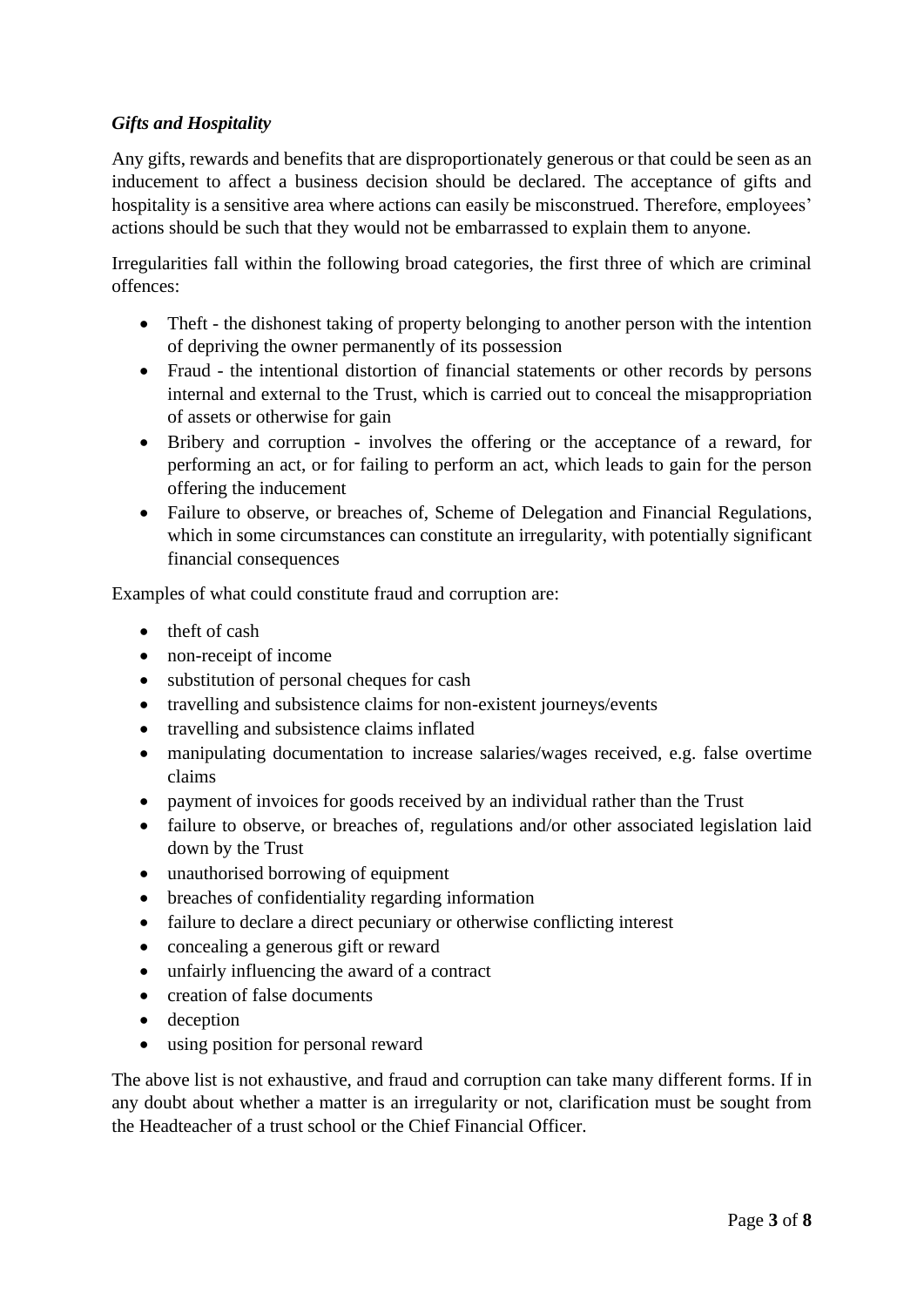Similarly, if there is concern or doubt about any aspect of a matter which involves an irregularity, or an ongoing investigation into a suspected irregularity, the best approach is to seek advice from the Headteacher.

### **Policy Statement**

This policy and procedure defines Anti-Fraud & Corruption and offers guidance for all staff in the Trust.

The Trust aims to be an honest and ethical institution. As such, it is opposed to fraud and seeks to eliminate fraud by the way it conducts Trust business. This document sets out the policy and procedures for dealing with the risk of significant fraud or theft.

In order to minimise the risk and impact of fraud, the Trust's objectives are, firstly, to create a culture which deters fraudulent activity, encourages its prevention and promotes its detection and reporting and, secondly, to identify and document its response to cases of fraud and corrupt practices.

This policy, in line with the Trust's corporate values of integrity, consistency, impartiality, fairness and best practice, provides both staff and management with mutually understood guidelines for the administration of this procedure.

The scope of this procedure extends to all Trust employees, permanent, voluntary and fixed term.

Time limits specified in this document may be extended by mutual agreement of the Trust Board.

If requested to attend an interview during an investigation, employees may be accompanied by a recognised trade union representative or work colleague, not involved in any part of the process.

#### **Gifts & Hospitality**

These guidelines will help you to judge what sort of gift, and what level of hospitality is acceptable.

The following general rules apply and must guide decisions on receipt of gifts and hospitality as an employee of the Academy or MAT:

- To accept gifts should be the exception. You may accept small 'thank you' gifts of token value, such as a diary, a coffee mug or bunch of flowers, not over £25 in value. You should notify the Chief Finance Officer of any gift or hospitality over this value for entry in the Register of Business Interests.
- Always say "no" if you think the giver has an ulterior motive. Be sensitive to the possibility that the giver may think that even small gifts or simple hospitality will elicit a more prompt service or preferential treatment.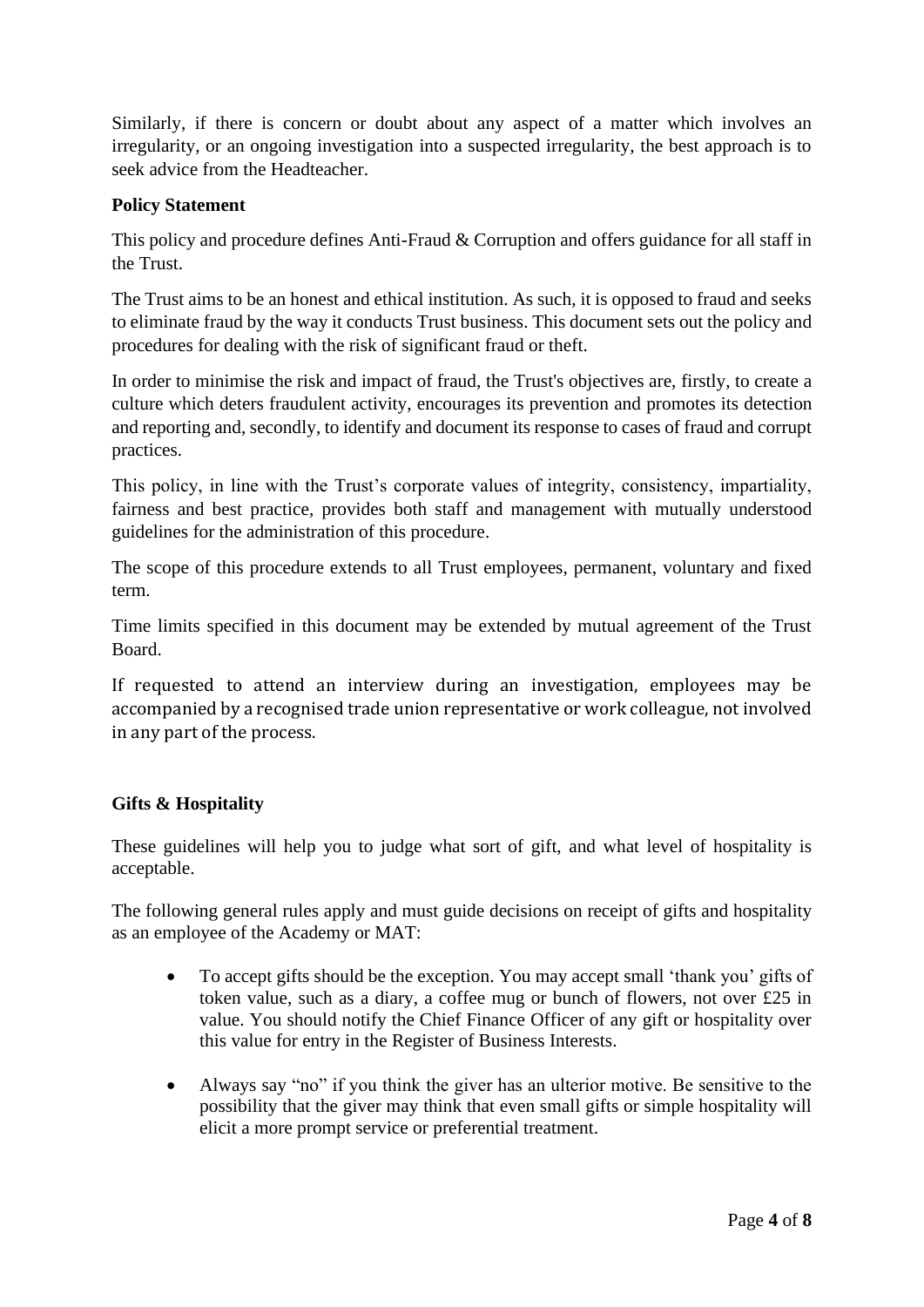- Never accept a gift or hospitality from anyone who is, or may be in the foreseeable future, tendering for any contract with the Trust, seeking employment with the Trust or is in dispute with the Trust even if you are not directly involved in that service area.
- Where items purchased for the Trust include a 'free gift', such a gift should either be used for Trust business or handed to the School Business Manger to be used for charity raffles.
- If you are in doubt about the acceptability of any gift or offer of hospitality it is your responsibility to consult the Chief Finance Officer/Head of School.

A gauge of what is acceptable in terms of hospitality is whether this Academy would offer a similar level of hospitality in similar circumstances.

- Occasional working lunches with customers, providers or partners are generally acceptable as a way of doing business provided they are not to an unreasonable level or cost.
- Invitations to corporate hospitality events must each be judged on their merit. Provided the general rules have been taken into account, it may be acceptable to join other company/organisation guests at:
	- a. sponsored cultural and sporting events, or other public performances, as a representative of the Trust;
	- b. special events or celebrations.

But, consider the number of these events, and always take into consideration what public perception is likely to be if they knew you were attending.

- Acceptability depends on the appropriateness of the invitations, in terms of the level of hospitality, the frequency and the status of the invited employee. In all such cases the Headteacher must be consulted.
- Paid holidays or concessionary travel rates are not acceptable. Neither are offers of hotel accommodation nor the use of company villas/apartments.
- If you are visiting a company to view equipment that the Trust is considering buying, you should ensure that expenses of the trip are paid by the Trust. Acceptance of refreshments and/or a working lunch may be acceptable, but care must be taken to ensure that the Trust's purchasing and/or tender procedures are not compromised.
- Acceptance of sponsored hospitality that is built into the official programme of conferences and seminars related to your work are acceptable.
- Offers to speak at corporate dinners and social gatherings, or events organised by, for example, a professional body, where there is a genuine need to impart information or represent the Trust must be agreed in advance with a Headteacher. Where your spouse or partner is included in the invitation, and approval has been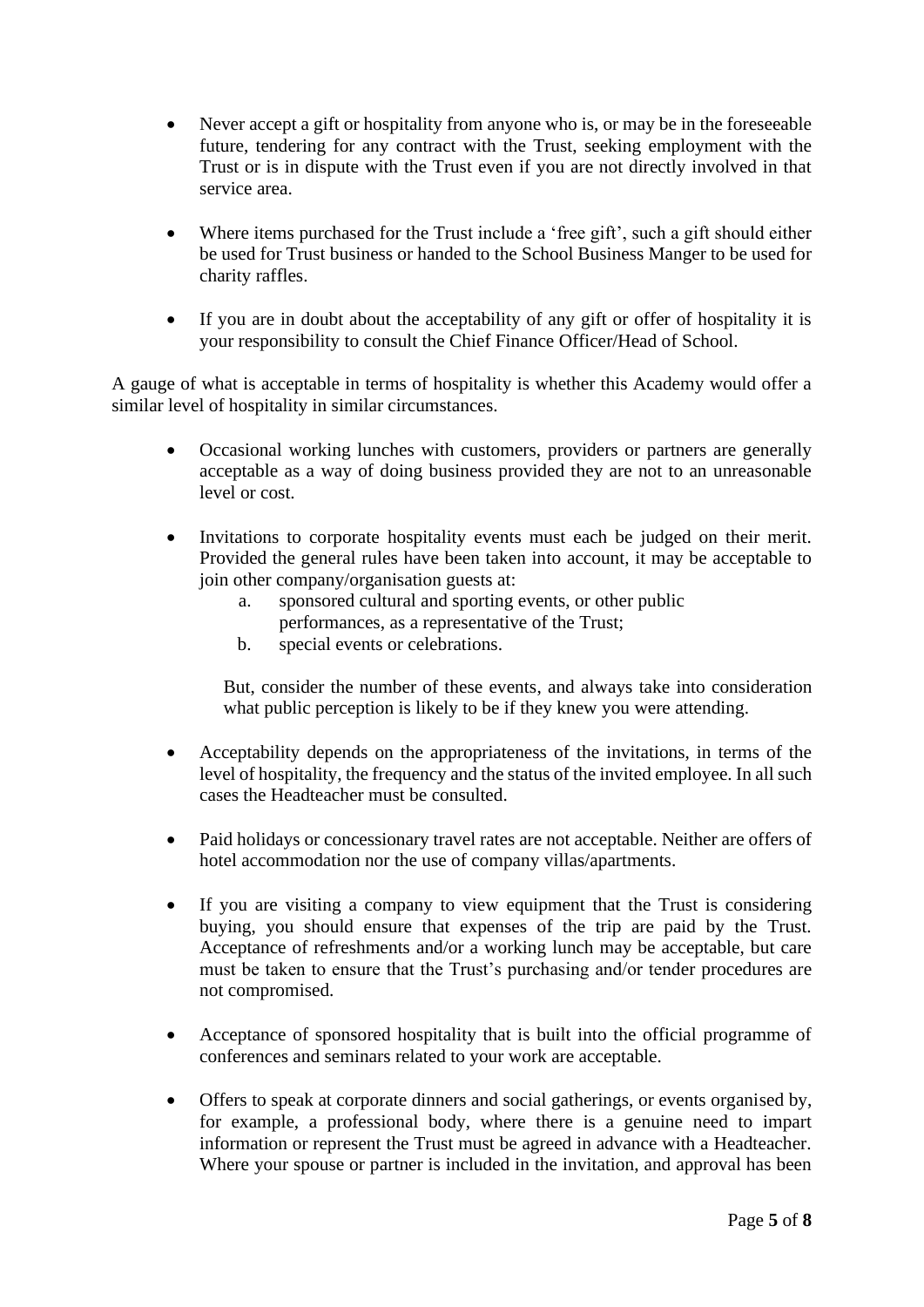given for you to attend, it will be acceptable for your spouse or partner to attend as well, but if expenses are incurred, these will be met personally.

• Any invitation you accept should be made to you in your professional/working capacity as a representative of the Trust

#### **Roles and Responsibilities**

#### *Staff, Governors and Trustees*

The Pope Francis Academy Trust has adopted the following measures to demonstrate its commitment to antifraud and corruption:

- Standards and Finance Committees will meet regularly
- A requirement for all staff, governors and trustees to declare prejudicial interests and not contribute to business related to that interest
- A requirement for staff, governors and trustees to disclose personal interests
- All staff, governors and trustees are made aware of the understanding on the acceptance of gifts and hospitality
- Clear recruitment policies and procedures

Staff, governors and trustees also have a duty to report another member of staff, governor or trustee whose conduct is reasonably believed to represent a failure to comply with the above.

#### *Internal Auditors*

The Internal Auditors have specific responsibility for overseeing the financial arrangements on behalf of the trustees.

The main duties of the Internal Auditors are to provide the trustees with periodic independent assurance that:

- The financial responsibilities of the trustees are being properly discharged
- The resources are being managed in an efficient, economical and effective manner
- Sound systems of financial control are being maintained
- Financial considerations are fully taken into account in reaching decisions.

#### *Chief Financial Officer (CFO)*

The CFO has a responsibility for ensuring that effective systems of internal controls are maintained and will safeguard the resources of the Trust.

In respect of fraud, it is therefore the responsibility of the CFO to ensure internal controls prevent and detect any frauds promptly.

This includes:

- Proper procedures and financial systems
- Effective management of financial records
- Management of the Trust's financial position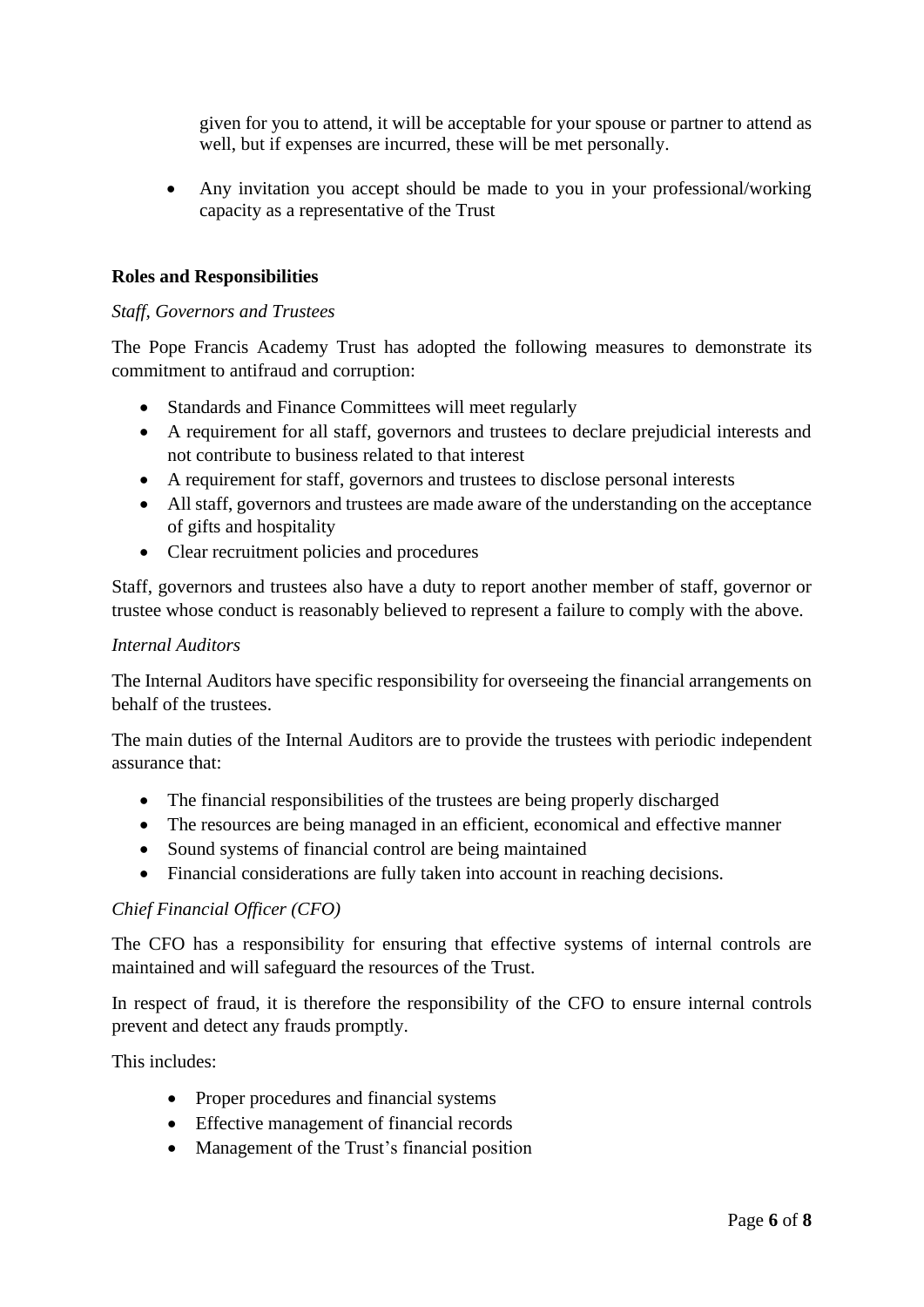## *External Audit*

The Trust's Annual Report and Financial Statements include an Independent Auditors' Report.

This report includes a view as to whether the financial statements give a true and fair view and whether proper accounting records have been kept by the Trust throughout the financial year.

In addition, it reports on compliance with the accounting requirements of the relevant Companies Act and confirms compliance with the financial reporting and annual accounting requirements issued by the Department of Education.

#### **Reporting a Suspected Fraud**

All allegations of suspected fraud and irregularities are to be brought to the attention of the CEO and CFO and also referred to the relevant Headteacher, unless this individual is involved in the irregularity in which case the Chair of the Trust Board should be informed.

Please refer to the Whistleblowing Policy for further guidance.

#### **Response to Allegations**

The relevant Headteacher will have initial responsibility for co-ordinating the initial response.

In doing this he/she will consult with the Human Resource (HR) advisors regarding potential employment issues.

The Headteacher will also see legal advice from the Trust's solicitors on both employment and litigation issues before taking any further action.

The CFO and Headteacher will ascertain whether or not the suspicions aroused have substance.

In every case, and as soon as possible after the initial investigation, they will pass the matter on to the Chair of the Finance Committee. Even if there is no evidence to support the allegation, the matter must be reported.

The Finance Committee will undertake the management of the investigation:

- It will, if appropriate, conduct a preliminary investigation to gather factual information and reach an initial view as to whether further action is required
- It will determine whether the findings, conclusions and any recommendations arising from the preliminary investigation should be reported to the Chair of the Trust Board
- If further investigations are required, it will determine which outside agencies should be involved (such as police or auditors).

The CEO is required to notify the Trust of any serious financial irregularities. This action will be taken at the first opportunity following the completion of the initial investigations and will involve keeping the Chair of the Trust fully informed between scheduled meetings of any developments relating to serious control weaknesses, fraud or major accounting breakdowns.

If evidence of fraud is forthcoming, the Chair of the Trust will inform the Department for Education as required by the Funding Agreement and will consider whether or not to refer the matter to the police.